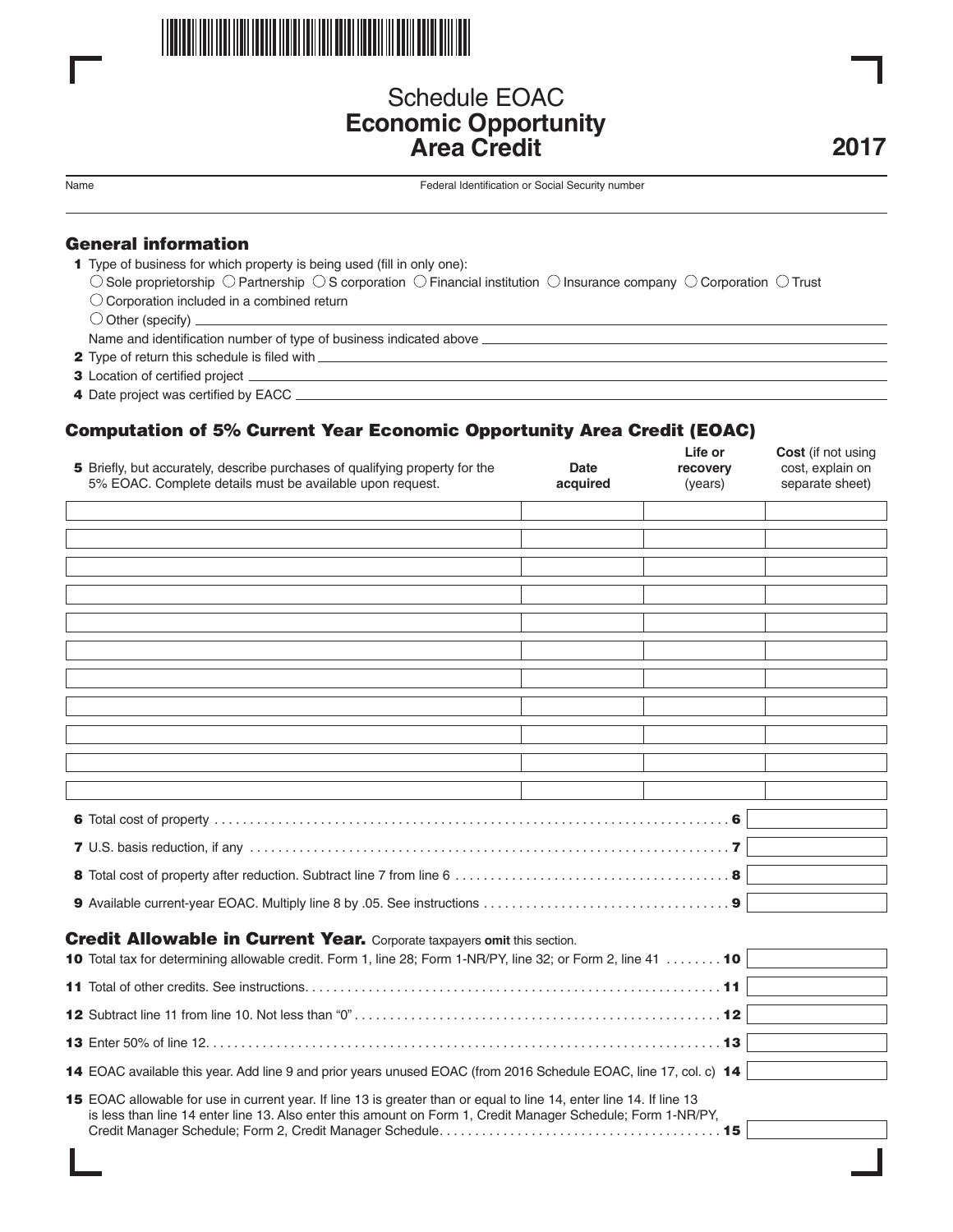

## **Carryover to Future Years.** Corporate taxpayers **omit** this section.

**16** Maximum amount of credits for conversion to ten-year carryover status:

I

|      |               | a. Unused credits from prior years<br>and current year credit | b. Portion used<br>this year | c. Unused credit available<br>Subtract col. b from col. a |           |
|------|---------------|---------------------------------------------------------------|------------------------------|-----------------------------------------------------------|-----------|
| Year |               |                                                               |                              | Amount                                                    | For       |
|      | 2008          |                                                               |                              |                                                           | 2018      |
|      | 2009          |                                                               |                              |                                                           | 2018-2019 |
|      | 2010          |                                                               |                              |                                                           | 2018-2020 |
|      | 2011          |                                                               |                              |                                                           | 2018-2021 |
|      | 2012          |                                                               |                              |                                                           | 2018-2022 |
|      | 2013          |                                                               |                              |                                                           | 2018-2023 |
|      | 2014          |                                                               |                              |                                                           | 2018-2024 |
|      | 2015          |                                                               |                              |                                                           | 2018-2025 |
|      | 2016          |                                                               |                              |                                                           | 2018-2026 |
|      | 2017          | (2017 Sch. EOAC, line 9)                                      |                              |                                                           | 2018-2027 |
|      | <b>Totals</b> |                                                               |                              |                                                           |           |